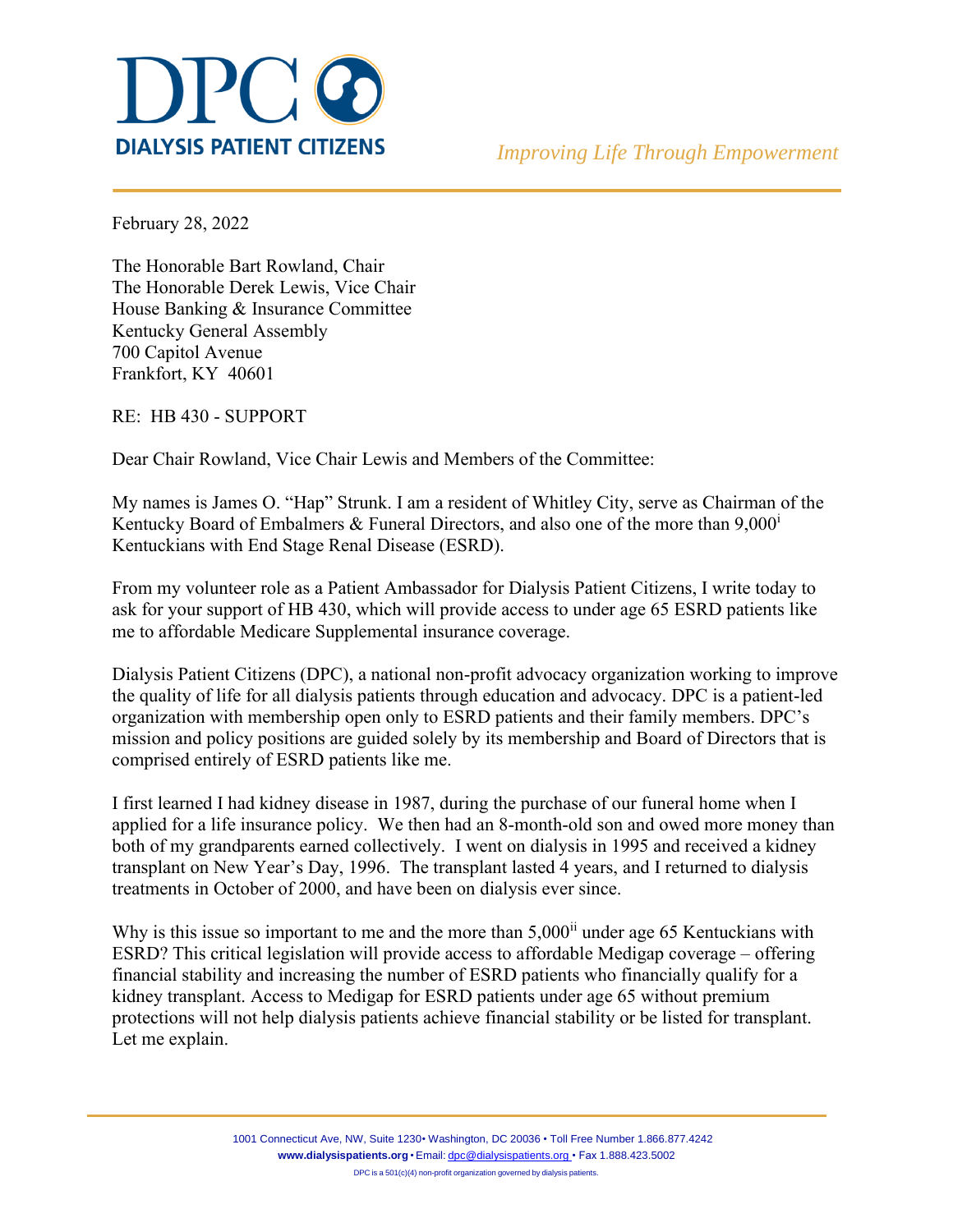HB 430 Letter of Support Page 2 of 3

**Medigap helps provide financial security**. People become eligible for Medicare coverage in two ways: upon turning age 65; or, like me, are under age 65 when diagnosed with ESRD (kidney failure) or defined as disabled. This is called Original Medicare (Part A and Part B), which does not limit annual out-of-pocket copays and deductibles. Medicare Enrollees must cover 20% of these annual expenses, which for dialysis patients can be as high as  $$20,000^{iii}$  per year. Medigap covers these 20% out-of-pocket expenses, keeping patients from making impossible decisions like whether to pay their medical bills to stay alive or buy food. Many dialysis patients with no access to affordable Medigap coverage spend down their assets to qualify for the state's Medicaid program as a way to obtain financial security.

**Medigap provides coverage for life-saving kidney transplants**. While some dialysis patients are either not viable candidates for kidney transplant or choose to remain on dialysis, kidney transplant is the optimal therapy for many individuals with kidney failure as it often adds years to life expectancy and provides a higher quality of life. Currently, there are  $813<sup>iv</sup>$  Kentuckians on the kidney transplant wait list; 617 of them are under age 65. As part of the kidney transplant evaluation process, transplant centers conduct extensive financial clearances to ensure there is no financial liability for both the patient and transplant center. Without either supplemental insurance or the financial resources to cover the 20% coinsurance for the transplant surgery and follow-up medical care, most transplant centers will not place these kidney failure patients on the active transplant wait list.

Thank you for the opportunity to comment on the importance of HB 430. This bill will help so many people who struggle with prescriptions and co-pays. Being eligible for Medigap coverage would save my family over \$2,500 each year. I urge the swift passage of the critically important legislation.

Sincerely,

James O. "Hap" Strunk President, Hickman-Strunk Funeral Home Resident of Whitley City, KY

cc: Elizabeth Lively, Eastern Region Advocacy Director [elively@dialysispatients.org](mailto:elively@dialysispatients.org) 312-890-1428